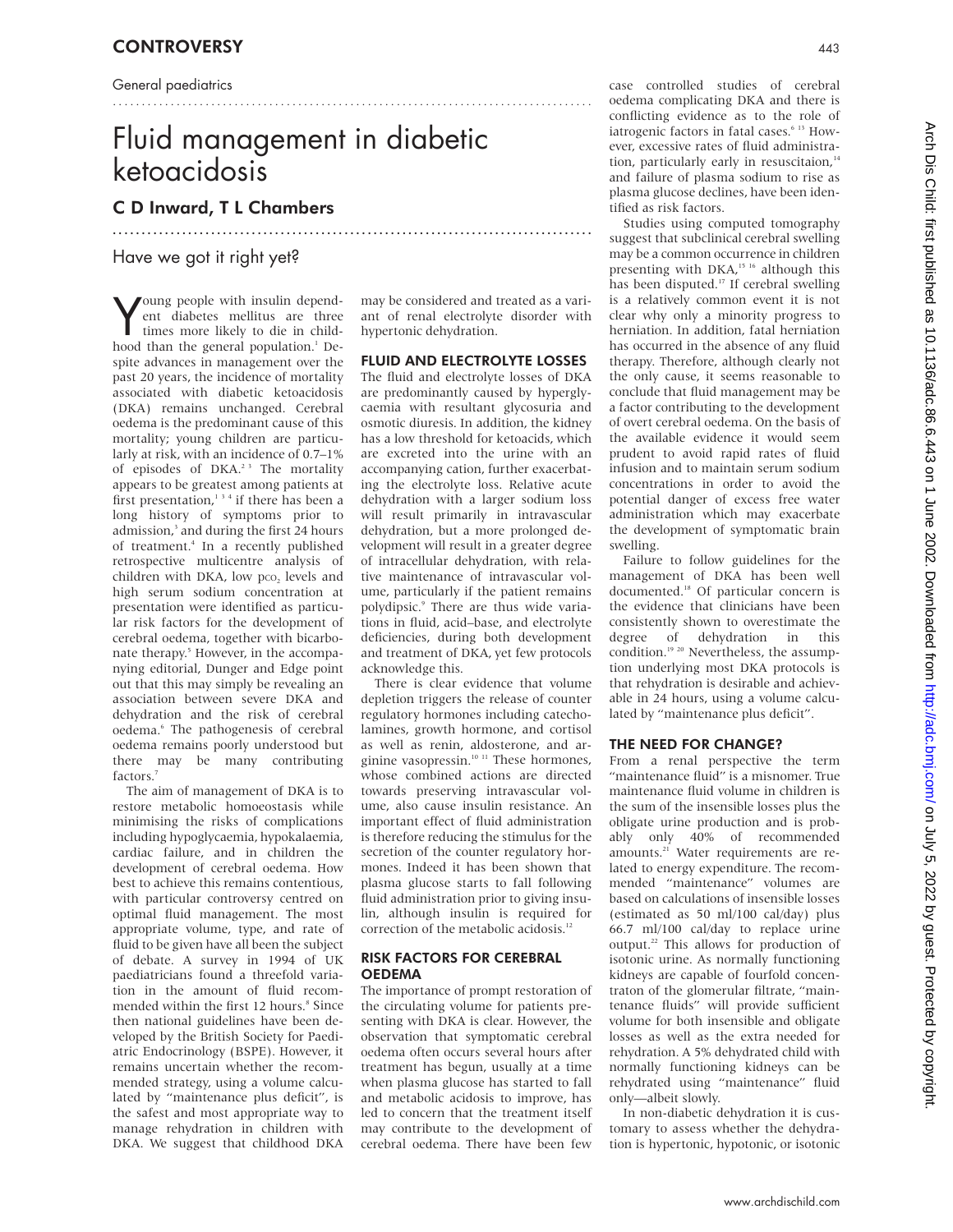and whether there is simple contraction of the extracellular compartment or whether compensatory mechanisms are operating.

It is accepted that safe therapy of hypertonic dehydration should be both prolonged and cautious to avoid the development of fits and cerebral oedema during rehydration.<sup>23</sup> <sup>24</sup>

The cells of the central nervous system protect cell volume under hyperosmolar conditions by producing intracellelular osmotically active molecules, "idiogenic osmoles".25 Once formed these molecules dissipate slowly. Rapid reduction of plasma osmolality by the administration of free water under these conditions will create a gradient, causing movement of water into brain cells and thus brain swelling. These considerations probably apply equally to hypernatraemic dehydration and diabetic ketoacidosis.

We suggest that the treatment of dehydration of severe DKA should be based on the general principles used to treat dehydration combined with renal failure, taking into account the additional relatively brief<sup>19</sup> problem of an osmotic diuresis. Halting the decompensation process is the initial therapeutic goal, followed by provision of sufficient fluid to allow the establishment of renal and hormonal homoeostasis over a period of time comparable to that taken for the problem to develop. There is no evidence that the use of modest fluid regimens is harmful.<sup>26-27</sup> Harris and colleagues<sup>19 28</sup> have shown that in 149 episodes of childhood DKA, rehydration over 48 hours was associated with "no deaths or near death episodes", and Johnston reported that in adults a regimen of 48–72 ml/kg/day was safe.<sup>2</sup>

#### A PROPOSAL

Twenty or so years ago there was a revolution in the management of DKA with the introduction of continuous intravenous insulin infusion. Perhaps it is now time for another review, not only of the fluid management, but also of all other aspects. There are several interested parties—endocrinologists, nephrologists, general paediatricians, and specialists in emergency medicine. We wonder whether a summit meeting should be convened to consider this; perhaps to commission research (the NHS and the corporate spirit of British paediatrics are ideal for such multicentre studies) and propose a second revolution in DKA management. Who will step forward?

#### ACKNOWLEDGEMENTS

We would like to thank Dr Fiona Cowan, Dr Mary McGraw, and Mrs Rachel Owen for their invaluable help in the preparation of the manuscript.

Arch Dis Child 2002;86:443–445

.....................

#### Authors' affiliations

C D Inward, T L Chambers, Bristol Royal Hospital for Children, Bristol, UK

Correspondence to: Dr C D Inward, Bristol Royal Hospital for Children, Upper Maudlin Street, Bristol BS2 8BJ, UK

#### **REFERENCES**

- 1 Edge JA, Ford-Adams ME, Dunger DB. Causes of death in children with insulin dependent diabetes 1990–96. Arch Dis Child 1999;81:318–23.
- 2 Edge JA, Hawkins MM, Winter DL, et al. Incidence presentation management and outcome of cerebral oedema associated with diabetic ketoacidosis (DKA) in Great Britain. Arch Dis Child 1999;80(suppl 1):A11.
- 3 Bello FA, Sotos JF. Cerebral oedema in diabetic ketoacidosis in children. Lancet 1990;336:64.
- 4 Rosenbloom AL. Intracerebral crises during treatment of diabetic ketoacidosis. Diabetes Care 1990;13:22–33.
- 5 Glaser N, Barnett P, McCaslin I, et al. Risk factors for cerebral edema in children with diabetic ketoacidosis. N Engl J Med 2001;344:264–9.
- 6 Dunger DB, Edge JA. Predicting cerebral oedema during diabetic ketoacidosis. N Engl J Med 2001;344:302–3.
- 7 Edge JA. Cerebral oedema during treatment of diabetic ketoacidosis: are we any nearer finding a cause? Diabetes Metab Res Rev 2000;16:316–24.
- 8 Edge JA, Dunger DB. Variations in the management of diabetic ketoacidosis in children. Diabet Med 1994;11:984–6.
- 9 Adrogue HJ, Wilson H, Boyd AE, et al. Plasma acid-base patterns in diabetic ketoacidosis. N Engl J Med 1982;307:1603–10.
- 10 Tulassay T, Rascher W, Korner A, et al. Atrial natriuretic peptide and other vasoactive hormones during treatment of severe diabetic ketoacidosis in children. J Pediatr 1987;111:329–34.
- 11 Luzi L, Barrett EJ, Groop LC, et al. Metabolic effects of low-dose insulin therapy on glucose metabolism in diabetic ketoacidosis. Diabetes 1988;37:1470–7.
- 12 Owen OE, Licht JH, Sapir DG. Renal function and effects of partial rehydration during diabetic ketoacidosis. Diabetes 1981;30:510-18.
- 13 Mahoney CP, Vleck BW, DelAguila M. Risk factors for developing brain herniation during diabetic ketoacidosis. Pediatr Neurol 1999;21:721–7.
- 14 Rosenbloom AL, Schatz DA, Krischer JP, et al. Therapeutic controversy: prevention and treatment of diabetes in children. J Clin Endocrinol Metab 2000;85:494–522.
- 15 Krane EJ, Rockoff MA, Wallman JK, et al. Subclinical brain swelling in children during treatment of diabetic ketoacidosis. N Engl J Med 1985;312:1147–51.
- 16 Hoffman WH, Steinhart CM, ElGammal T, et al. Cranial CT in children and adolescents with diabetic ketoacidosis. Am J Neuroradiol 1988;9:733–9.
- 17 Smedman L, Escobar R, Hesser U, et al. Subclinical cerebral oedema does not occur regularly during treatment for diabetic ketoacidosis. Acta Pediatr 1997;86:1172–6.
- 18 Singh RK, Perros P, Frier BM. Hospital management of diabetic ketoacidosis: are clinical guidelines implemented effectively? Diabet Med 1997;14:482–6.
- 19 Harris GD, Fiordalisi I, Harris WL, et al. Minimizing the risk of brain herniation during treatment of diabetic ketoacidemia: a retrospective and prospective study. J Pediatr 1990;117:22–31.
- 20 Grove LM, Nobel-Jamieson CM, Barnes ND, et al. Assessment of dehydration, fluid balance and insulin requirements in diabetic ketoacidosis. Proc Br Paediatr Assoc Annu Meet 1995;67:26.
- 21 Molteni KH. Initial management of hypernatraemic dehydration in the breastfed infant. Clin Pediatr 1994;33:731-40.
- 22 Holliday MA, Segar WE. The maintenance need for water in parenteral fluid therapy. Pediatrics 1957;19:823–32.
- 23 **Hollidat M**. The evolution of therapy for Hollidat M. The evolution of more p. . ...<br>dehydration: should deficit therapy still be taught? Pediatrics 1996;98:171-
- 24 Oddie S, Richmond S, Coultard M. Hypernatraemic dehydration and breast feeding: a population study. Arch Dis Child 2001;85:318–20.
- 25 Lee JH, Arcinue E, Ross BD. Organic osmolytes in the brain of an infant with hypernatremia. N Engl J Med 1994;331:439–42.
- 26 Lebovitz HA. Diabetic ketoacidosis. Lancet 1995;345:767–71.
- 27 Adrogue H, Barrero J, Eknoyan G. Salutary effects of modest fluid replacement in the treatment of adults with ketoacidosis. JAMA 1989;262:2108–13.
- 28 Harris GD, Fiordalisi I. Physiologic management of diabetic ketoacidemia. A 5-year prospective pediatric experience in 231 episodes. Arch Pediatr Adolesc Med 1994;148:1046–52.
- 29 Johnston C. Fluid replacement in diabetic ketoacidosis. BMJ 1992;305:522.

........ COMMENTARY ........

The treatment of the child with diabetic ketoacidosis (DKA) is unfortunately not based on very much evidence, but rather on anecdote and he treatment of the child with diabetic ketoacidosis (DKA) is unfortunately not based on very much precedent. Fluid management has developed over several decades, with changes occurring gradually in an attempt to avoid complications (initially hypokalaemia, more recently cerebral oedema), rather than a logical approach to the particular fluid and electrolyte deficits. This has resulted in some anomalies in the management of DKA, and Inward and Chambers have now opened the debate about whether a revolution in fluid and electrolyte management is necessary.

DKA is associated with severe fluid losses. Much of the information about the specific fluid and electrolyte deficits in DKA was obtained in the 1930s from work on two young men with diabetes whose fluid and electrolyte balance was studied in great detail before, while, and after they were allowed experimentally to become ill with DKA.<sup>1</sup> The reported fluid deficit appeared to be approximately half from the intracellular and half from the extracellular compartments.<sup>1-3</sup> This work formed the basis for most of the DKA management protocols in existence.<sup>34</sup> For obvious reasons, these studies have never been repeated in children, and yet body composition and fluid requirements are very different from those in adults.

Moreover, as Inward and Chambers point out, factors such as the duration of the episode of DKA will produce wide variations in fluid and electrolyte deficiencies. The water deficit is made up of varying combinations from the osmotic